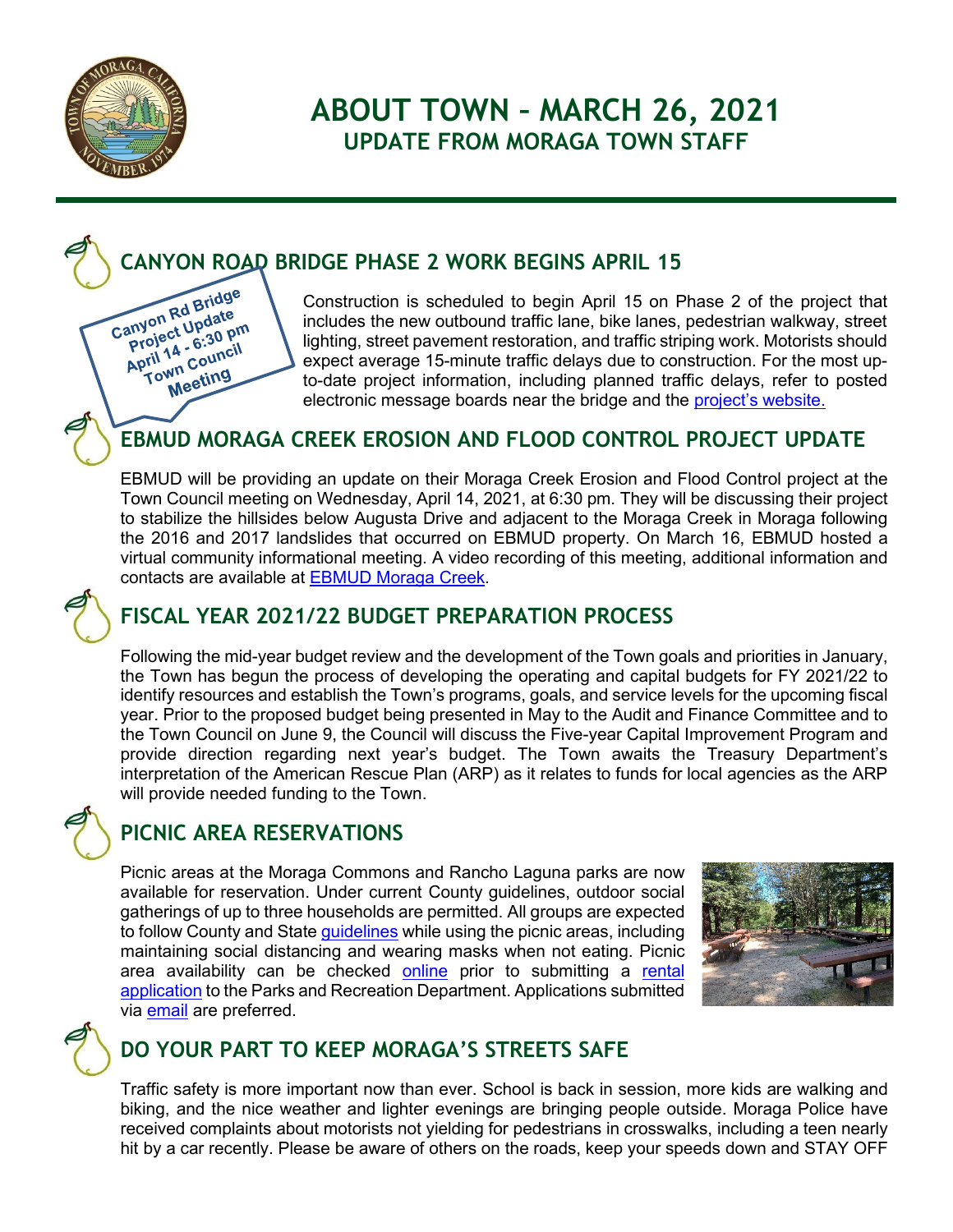YOUR PHONE! Moraga Police will be actively enforcing traffic laws to help keep the streets safe for all. Please do your part by driving safely and slowly.



### **RECENT TOWN COUNCIL ACTIONS ON MARCH 24,2021**

#### *TOWN TO UPDATE SMALL CELL WIRELESS FACILITIES ORDINANCE*

The Council discussed the process to update the Town's small cell wireless facility Ordinance to address some of the developmental and procedural standards such as location preferences, aesthetic requirements, noise and public noticing. The Council appropriated \$20,000 for Burke, Williams & Sorensen, the Town's legal counsel, to complete the work and directed staff to initiate the process, including working with community stakeholders. A draft Ordinance should be brought to the Planning Commission for review in May/June and to the Council for consideration in June/July. View the [staff report](https://www.moraga.ca.us/DocumentCenter/View/5780/Council-03-24-21-Small-Cell-Wireless-Process-PDF) and [PowerPoint presentation.](https://www.moraga.ca.us/DocumentCenter/View/5800/03-24-21-PowerPoint-for-Small-Cell-Wireless-Ord-Process-PDF)



#### *LAGUNA CREEK RESTORATION PROJECT UPDATE*



Town Council received a [presentation](https://www.moraga.ca.us/DocumentCenter/View/5796/03-24-21-PowerPoint-Presentation-by-BKF-Consultants-PDF) on the project status. The project consists of removing an eight-foot diameter underground culvert and creating a natural channel in its place. The project location is at the Hacienda de las Flores near the Pavilion building, where historic flooding has occurred at the culvert. The Council presentation summarized the input received through a series of public meetings, including a Community Workshop and the Planning and Park and Recreation Commission meetings. The Town Council was supportive of the design alternatives that incorporated the public input. Please see

the [staff report](https://www.moraga.ca.us/DocumentCenter/View/5777/Council-03-24-21-Laguna-Creek-Restoration-Update-PDF) and the [Project web page](https://www.moraga.ca.us/465/Laguna-Creek-Restoration-Project) for additional information.

#### *ACCESSORY DWELLING UNITS (ADU) ORDINANCE*

Town Council authorized an [update to the existing Ordinance](https://www.moraga.ca.us/DocumentCenter/View/5776/Council-03-24-21-ADU-Ordinance-1st-Reading-PDF) to be consistent with new State laws that went into effect January 1, 2020. The [ADU Ordinance amendment](https://www.moraga.ca.us/DocumentCenter/View/5798/3-24-21-PowerPoint-for-ADU-Ordinance-PDF) advances the 2002 General Plan, 2015 Housing Element and Town Council goals. The intent of the new law is to enable ADU construction, streamline approval processes and expand capacity to accommodate the development of ADUs and Junior ADUs. The Ordinance will be brought back for final adoption at the April 14 meeting.

#### *ANNUAL REVIEW OF CAMINO RICARDO DEVELOPMENT AGREEMENT*

The Council accepted SummerHill Homes [annual report](https://www.moraga.ca.us/DocumentCenter/View/5774/Council-03-24-21-Camino-Ricardo-Harvest-Ct-DA-Annual-Report-PDF) required by the terms of their Development Agreement for the Camino Ricardo (Harvest Court) development. The annual report includes a review of accounts of fees paid and owed to the Town, assignments or transfers of property, and the construction status of public improvements that occurred during the past year for the subdivision project. The Town Manager found the developer complied in good faith with the terms of the Development Agreement and that two items remain outstanding. The Town has not accepted West Commons Park because the asphalt pathway has failed and a reimbursement agreement for the crosswalk on Moraga Road has not been reached.

#### *2020 ANNUAL GENERAL PLAN AND HOUSING ELEMENT REPORT*

Town Council considered the State required [annual reports](https://www.moraga.ca.us/DocumentCenter/View/5779/Council-03-24-21-Annual-General-Plan-and-Housing-Elements-Reports-PDF) for the year 2020. Progress is measured by how many housing construction permits have been issued at various income levels. The report gives special attention to the housing-related programs since the State requires more detailed and specific reporting of the Town's progress in meeting its share of the regional housing needs. The annual report will allow the Town to seek future grant and funding opportunities through the State, regional and transportation agencies.

#### *PROCLAMATION FOR AMERICAN RED CROSS MONTH*

Town Council proclaimed March as Red Cross Month. The American Red Cross knows that after a disaster, *help can't wait*. Families urgently need relief like emergency shelter, food, emotional support and other assistance. The COVID-19 pandemic has compounded the trauma and financial strain of disasters of all sizes and struggling families have needed help quickly and faced more hurdles to recover. Unite with thousands of compassionate people by donating at [Red Cross Giving Day.](https://www.redcross.org/donations/ways-to-donate/giving-day.html) A gift